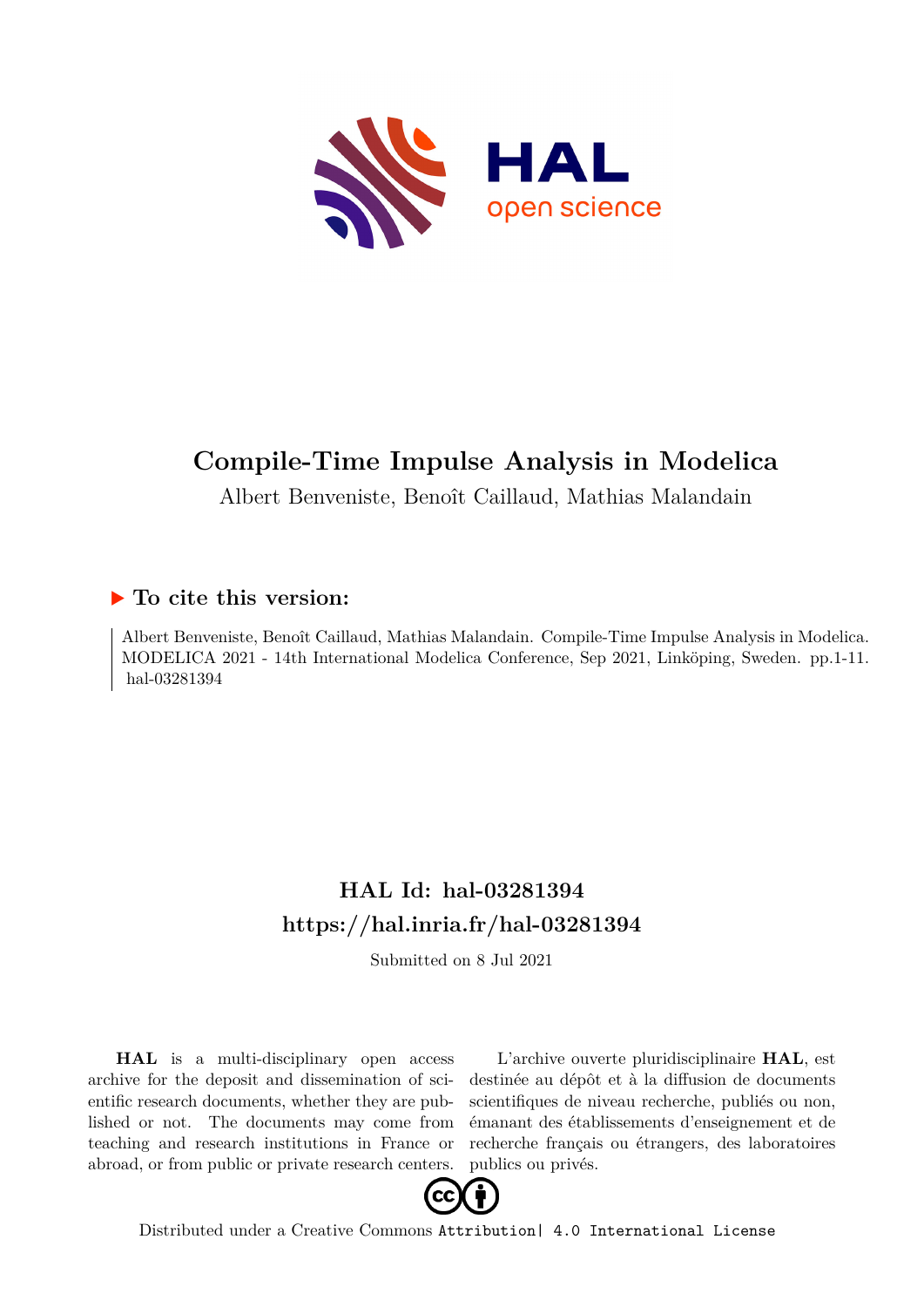# Compile-Time Impulse Analysis in Modelica

Albert Benveniste, Benoît Caillaud, Mathias Malandain<sup>1</sup>

<sup>1</sup> Inria Centre de Rennes Bretagne Atlantique, University of Rennes 1, France, {albert.benveniste,benoit.caillaud,mathias.malandain}@inria.fr

## Abstract

Since its 3.3 release, Modelica offers the possibility to specify models of dynamical systems with multiple modes having different DAE-based dynamics. However, the handling of mode changes by the current Modelica tools is not satisfactory. An important difficulty is the occurrence of impulsive behavior at some mode changes, for some variables. In this paper, we propose a compile-time algorithm for identifying such impulsive behaviors and quantifying them in terms of their magnitude orders. Such algorithm can be used as an additional step of the structural analysis of Modelica models.

*Keywords: multimode DAE, structural analysis, impulsive behaviors*

# 1 Introduction

Modelica and other languages supporting object-oriented modeling of physical systems rely on the formalism of DAEs. Compilers of such languages perform sophisticated preprocessing prior to generating simulation code (Casella, 2015). Index analysis and reduction (Mattsson and Söderlind, 1993) is one such important processing, where selected equations are differentiated one or more times until the Jacobian matrix with respect to the leading variables (i.e., the variables of maximal differentiation degree in the system) becomes structurally regular.

Since its 3.3 release, Modelica offers the possibility of specifying *multimode dynamics,* by describing state machines with different DAE dynamics in each different state (Elmqvist et al., 2012). This feature enables describing large complex cyber-physical systems with different behaviors in different modes.

While being very valuable, this possibility has been the source of serious difficulties for non-expert users. Although many large-scale complex Modelica models are properly handled, some physically meaningful models do not give rise to correct simulation results—it is actually not difficult to construct such problematic programs, thus, chances are significant to produce such bad cases in large models. In (Benveniste et al., 2020), we propose a structural analysis that is valid for multimode DAE models, both within each mode and at mode changes, illustrated in the companion paper (Benveniste et al., 2021).

One specific problem is due to the existence, in many physical models, of impulsive behaviors for some variables. With existing tools, such models give rise to simulations collapsing at runtime. Impulsive behaviors are already a problem from a mathematical standpoint, as they do not fall within the existing concepts of solutions of a DAE system—the definition used in (Campbell and Gear, 1995) assumes smoothness of the trajectories.

To cope with this issue, *distributions* were considered by some authors. To our knowledge, the most comprehensive approach was provided by Stephan Trenn. In his PhD thesis (Trenn, 2009b) and his article (Trenn, 2009a), he pointed out the difficulty in defining piecewise smooth distributions: several mathematically coherent definitions of the "Dirac part" of such a distribution can be considered, so that it has no intrinsic definition. This indicates that distributions are not the ultimate answer to deal with impulsive variables in multimode DAE systems. Still, Trenn was able in (Liberzon and Trenn, 2012) to define complete solutions for a class of switched DAE systems in which each mode is in *quasi-linear form* and switching conditions are time-based, not state-based.

Another important step forward was done in (Benveniste et al., 2019). An interesting subclass of multimode DAE systems was identified, which possibly exhibit impulsive variables at mode changes. They extend the "quasi-linear systems" proposed by Trenn in the sense that switching conditions are no longer restricted to time-based ones, instead including state-based switching conditions. The analysis and discretization schemes proposed in (Benveniste et al., 2019) are mathematically sound. Building on this work, Martin Otter has developed the ModiaMath<sup>1</sup> tool for semi-linear multimode DAE systems. Since this work, this approach was refined and extended by the authors of this paper (Benveniste et al., 2020), and is illustrated on examples in (Benveniste et al., 2021).

Contribution of this paper: A complete structural analysis of multimode DAE systems was only recently proposed by the authors of this paper. In particular, this approach distinguishes between *long modes*, in which the dynamics is continuous-time and governed by a DAE system for a positive duration, and *transient modes*, which are zero duration events at which restarts can occur; note that, as a result, chattering behavior such as encountered when applying sliding mode control is not supported.

We develop here another important aspect of our approach, by focusing on impulsive behaviors. We explain

<sup>1</sup>[https://modiasim.github.io/ModiaMath.jl/stable/man/](https://modiasim.github.io/ModiaMath.jl/stable/man/Overview.html) [Overview.html](https://modiasim.github.io/ModiaMath.jl/stable/man/Overview.html)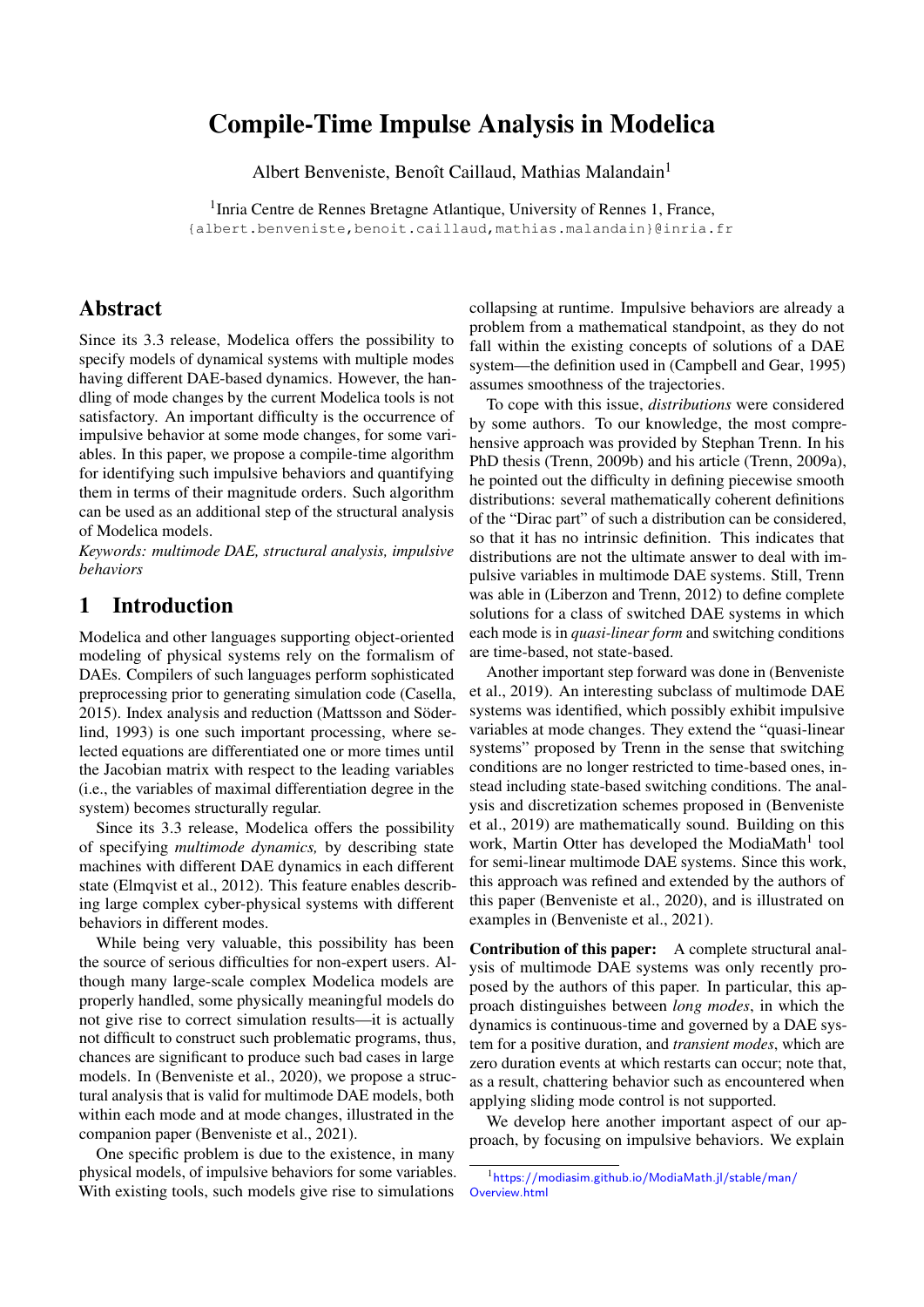this aspect on the Cup-and-Ball example, a mild variation of the popular 2D pendulum in which the straight rod is replaced by a rope. When the rope gets straight, an impulse typically occurs for the tension if an idealized model is considered. To analyze this behavior, we propose a general compile-time analysis, acting as an additional step of the multimode structural analysis presented in the companion paper (Benveniste et al., 2021).

Since distributions fail to properly handle impulsive behaviors in general, our mathematical tool for this is *nonstandard analysis* (Robinson, 1996; Cutland, 1988; Lindstrøm, 1988), which allows for a correct use of infinities and infinitesimals in mathematical analysis. We use this setting in two ways:

- First, we discretize the DAE dynamics in each long mode using an explicit first-order Euler scheme with an *infinitesimal* time step ∂; this provides us with an approximation of the DAE solutions up to an infinitesimal error. Infinitesimal time steps are also used to capture restarts at mode changes: the values of states in the new mode are computed, from values before the change, in one or several infinitesimal time steps.
- Second, we compute *impulse orders*, i.e., orders of magnitude of algebraic variables at mode changes, for both long and transient modes, with reference to the infinitesimal time step  $\partial$ ; for example, an order of 1/∂ for an algebraic variable indicates that this variable is impulsive.

We develop a compile-time calculus that evaluates the impulse order of every algebraic variable, thus revealing its impulsive/non-impulsive nature. Finite impulse orders can be used to renormalize impulsive variables when implementing a numerical scheme that approximates the restart values for each state variable of the system, thus improving conditioning.

In the next section, we investigate the Cup-and-Ball example, a two-mode variation of the celebrated pendulum in Cartesian coordinates. In Section 3, we develop the impulse analysis in its generality and explain how it can be mechanized.

# 2 The Cup-and-Ball example



Figure 1. The Cup-and-Ball game.

We sketch here a multimode extension of the popular example of the pendulum in Cartesian coordinates (Pantelides, 1988), namely the Cup-and-Ball game illustrated by Figure 1. A ball, modeled by a point mass, is attached to one end of a rope, while the other end of the rope is fixed, to the origin of the plane in the model. The ball is subject to the unilateral constraint set by the rope, but moves freely while the distance between the ball and the origin is less than its actual length. The system is assumed closed and subject to no external interaction.

### 2.1 The model

The considered model of the two-dimensional Cup-and-Ball game is:

$$
\begin{cases}\n0 = x'' + \lambda x & (e_1) \\
0 = y'' + \lambda y + g & (e_2) \\
0 \le L^2 - (x^2 + y^2) & (k_1) \\
0 \le \lambda & (k_2) \\
0 = [L^2 - (x^2 + y^2)] \times \lambda & (k_3)\n\end{cases}
$$
\n(1)

where the *dependent variables* are the position  $(x, y)$  of the ball in Cartesian coordinates and the rope tension  $\lambda$ .

The subsystem  $(\kappa_1, \kappa_2, \kappa_3)$  expresses that the distance of the ball from the origin is less than or equal to *L*, the tension is nonnegative, and one cannot have a nonzero tension and a distance less than *L* at the same time. This is known as a *complementarity condition*, written as  $0 \le L^2 - (x^2 + y^2) \perp \lambda \ge 0$  in the *nonsmooth systems* literature (Acary and Brogliato, 2008), and is an adequate modeling of ideal valves, diodes (Cellier and Kofman, 2006, Chapter 9.10), and contact in mechanics.

Note that, not only an impulsive behavior is expected on the torques, but an other possible difficulty is present, as subsystem  $(\kappa_1, \kappa_2, \kappa_3)$  of (1) leaves the impact law at mode change insufficiently specified; it could be fully elastic, fully inelastic, or in between. *We expect both of these aspects to be detected at compile time, using some kind of structural analysis.*

However, before such a structural analysis is possible, some changes are required in the model. As a matter of fact, constraints  $\kappa_1$  and  $\kappa_2$  are unilateral, which is not supported by Modelica and related languages. Therefore, using the technique presented in (Mattsson et al., 1999), we redefine the graph of this complementarity condition as a parametric curve, represented by the following three equations:

$$
s = \text{if } \gamma \text{ then } -\lambda \text{ else } L^2 - (x^2 + y^2)
$$
  
\n
$$
0 = \text{if } \gamma \text{ then } L^2 - (x^2 + y^2) \text{ else } \lambda
$$
  
\n
$$
\gamma = [s \le 0]
$$

which allows us to rewrite model (1) as follows:

 $\sqrt{ }$ 

 $\begin{matrix} \end{matrix}$ 

 $\begin{array}{c} \end{array}$ 

$$
0 = x'' + \lambda x \qquad (e_1)
$$
  
\n
$$
0 = y'' + \lambda y + g \qquad (e_2)
$$
  
\n
$$
\gamma = [s \le 0] \qquad (k_0)
$$
  
\nif  $\gamma$  do  $0 = L^2 - (x^2 + y^2) \qquad (k_1)$   
\nand  $0 = \lambda + s \qquad (k_2)$   
\nif not  $\gamma$  do  $0 = \lambda$   
\nand  $0 = (L^2 - (x^2 + y^2)) - s \qquad (k_4)$ 

We then observe that the subsystem collecting equations  $(k_0)$ – $(k_4)$  is a logico-numerical fixpoint equation, with dependent variables  $x, y, \lambda, \gamma$ . A possible solution would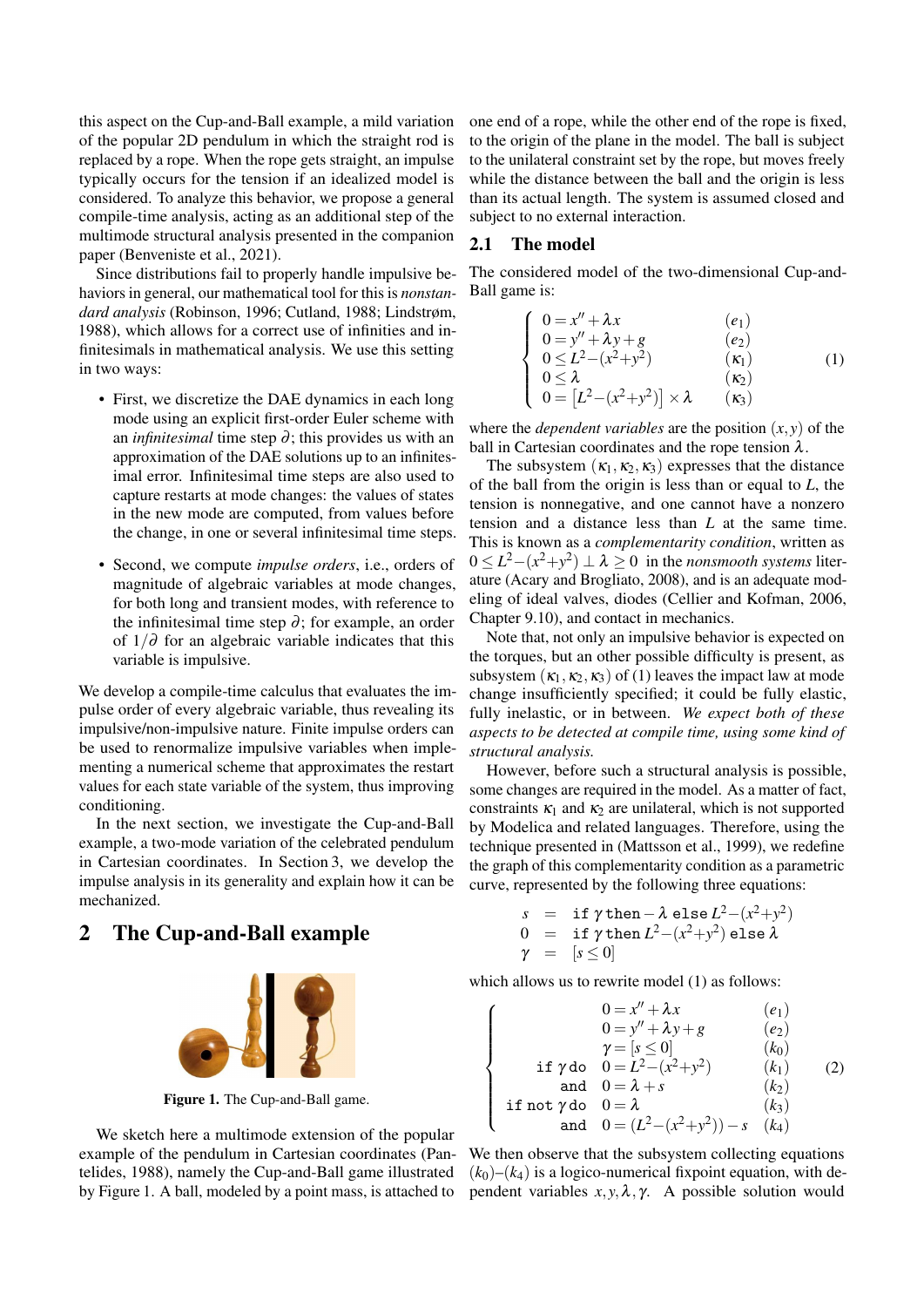consist in performing a relaxation, by iteratively updating the numerical variables based on the previous value for the guards, and then re-evaluating the guard based on the updated values of the numerical variables, hoping for a fixpoint to occur. Such fixpoint equation, however, can have zero, one, several, or infinitely many solutions. No characterization exists that could serve as a basis for a (graph-based) structural analysis. *We thus decided to refuse solving such mixed logico-numerical systems.* As a consequence, we are unable to evaluate guard  $\gamma$ , so that the mode the system is in cannot be determined: model (2) is rejected.

To break the fixpoint equation defining γ, we choose to restrict ourselves to guards defined by left-limits; in this example, this yields  $\gamma = [s^- \le 0]$ , where  $s^-(t) =_{\text{def}}$  $\lim_{u \nearrow t} s(u)$  (the modification is highlighted in red):

$$
\begin{cases}\n0 = x'' + \lambda x & (e_1) \\
0 = y'' + \lambda y + g & (e_2) \\
\gamma = [s^- \le 0] & (k_0) \\
\text{if } \gamma \text{ do } 0 = L^2 - (x^2 + y^2) & (k_1) \\
\text{and } 0 = \lambda + s & (k_2) \\
\text{if not } \gamma \text{ do } 0 = \lambda & (k_3) \\
\text{and } 0 = (L^2 - (x^2 + y^2)) - s & (k_4)\n\end{cases}
$$

We are now ready to associate a structural analysis to model (3) that will be valid both in long modes with DAE dynamics, and at mode changes. To achieve this, we will replace derivatives by their corresponding forward Euler schemes, which will bring everything to a discrete progress of time (both continuous dynamics and mode changes).

To avoid introducing approximation errors, we will use an *infinitesimal* time step  $\partial$ , which is made mathematically formal by relying on *nonstandard analysis*.

#### 2.2 Using nonstandard analysis

Nonstandard analysis (Robinson, 1996; Lindstrøm, 1988; Benveniste et al., 2012) extends the set  $\mathbb R$  of real numbers into a superset ?R of *hyperreals* (also called *nonstandard reals*) that includes infinite sets of infinitely large numbers and infinitely small numbers. Key properties of hyperreals, needed for the informal discussion of the Cup-and-Ball example, are the following:

There exist *infinitesimals*, defined as hyperreals that are smaller in absolute value than any real number: an infinitesimal  $\partial \in \mathcal{R}$  is such that  $|\partial| < a$  for any positive *a* ∈ ℝ. For *x*, *y* two hyperreals, write  $x \approx y$  if  $x - y$  is an infinitesimal.

All relations, operators, and propositional formulas that are valid over  $\mathbb R$  are also valid over  ${}^{\star}\mathbb R$ . For example,  $*$ R is a totally ordered set. The arithmetic operations  $+$ ,  $\times$ , etc. can be lifted to  $*$ R. We say that a hyperreal *x* is *finite* if there exists some standard finite positive real number *a* such that  $|x| < a$ .

For every finite hyperreal  $x \in \text{A}^*$ , there is a unique standard real number  $st(x) \in \mathbb{R}$  such that  $st(x) \approx x$ , and  $st(x)$  is called the *standard part* (or *standardization*) of *x*. Standardizing more complex objects, such as functions or systems of equations, requires some care (see Theorem 1, Section 2.5).

Every real function lifts in a systematic way to a hyper**real function.** This allows us to write  $f(x)$  where f is a real function (regardless of its continuity properties) and *x* is a nonstandard number.

**Continuity and derivatives.** Let  $t \mapsto x(t)$  be an Rvalued (standard) signal ( $t \in \mathbb{R}$ ). Then:

*x* is continuous at instant 
$$
t \in \mathbb{R}
$$
 if and only if, for  
any infinitesimal  $\partial \in {}^{\star} \mathbb{R}$ , one has  $x(t + \partial) \approx x(t)$ ; (4)

*x* is differentiable at instant  $t \in \mathbb{R}$  if and only if there exists  $a \in \mathbb{R}$  such that, for any infinitesimal  $\partial \in {^{\star}\mathbb{R}}$ ,  $\frac{x(t+\partial)-x(t)}{\partial} \approx a$ . In this case,  $a = x'(t)$ . (5)

We can then consider the time index set  $\mathbb{T} \subset \text{R}:$ 

$$
\mathbb{T} = 0, \partial, 2\partial, 3\partial, \dots = \{n\partial \mid n \in {}^{\star}\mathbb{N}\}
$$
 (6)

where  $\partial$  is a positive infinitesimal, and  $*$ N denotes the set of *hyperintegers*, consisting of all integers augmented with additional infinite numbers called *nonstandard*. The important features of T are:

(1) Any finite real time  $t \in \mathbb{R}_+$ , where  $\mathbb{R}_+$  denotes the set of nonnegative real numbers, is infinitesimally close to some element of  $\mathbb T$  (informally,  $\mathbb T$  covers  $\mathbb R_+$  and can be used to index continuous-time dynamics); and

(2) T is "discrete": every instant *n*∂ has a predecessor  $(n-1)$ ∂ (except for *n* = 0) and a successor  $(n+1)$ ∂.

Let  $x$  be a nonstandard signal indexed by  $T$ . We define the *forward*- and *backward-shifted* signals  $x^{\bullet}$  and  $\overline{\ }$ *x* through

$$
x^{\bullet}(n\partial) =_{\text{def}} x((n+1)\partial)
$$
 and  $\mathbf{r}_x((n+1)\partial) =_{\text{def}} x(n\partial)$ ,

implying that an initial value for  $\mathbf{r}(0)$  must be provided. For  $f$  a function of the tuple  $X$  of signals, we set  $(f(X))^{\bullet} =_{def} f(X^{\bullet})$  where the forward shift  $X \mapsto X^{\bullet}$  applies pointwise to all the components of the tuple. For  $\text{example, } f^{\bullet}(x, y)(t) = f(x(t+\partial), y(t+\partial)).$ 

By (5), this allows us to represent, up to an infinitesimal, the derivative  $x'$  of a signal by its first-order explicit Euler approximation  $\frac{1}{\partial}(x^{\bullet} - x)$ . Solutions of multi-mode DAE systems may, however, be non-differentiable and even noncontinuous at events of mode change. To give a meaning to *x'* at any instant, *we decide to define it everywhere as the nonstandard first-order Euler increment.*

Hence, we implicitly add to every system the following two equations, for each state variable *x*:

$$
x' = \frac{x^{\bullet} - x}{\partial} \; ; \; x'' = \frac{x^{\bullet 2} - 2x^{\bullet} + x}{\partial^2} \,, \tag{7}
$$

where

$$
x^{\bullet}(t) =_{\text{def}} x(t+\partial),
$$
  
\n
$$
x^{\bullet 2}(t) =_{\text{def}} x(t+2\partial) \text{ and, generally}
$$
  
\n
$$
x^{\bullet n}(t) =_{\text{def}} x(t+n\partial).
$$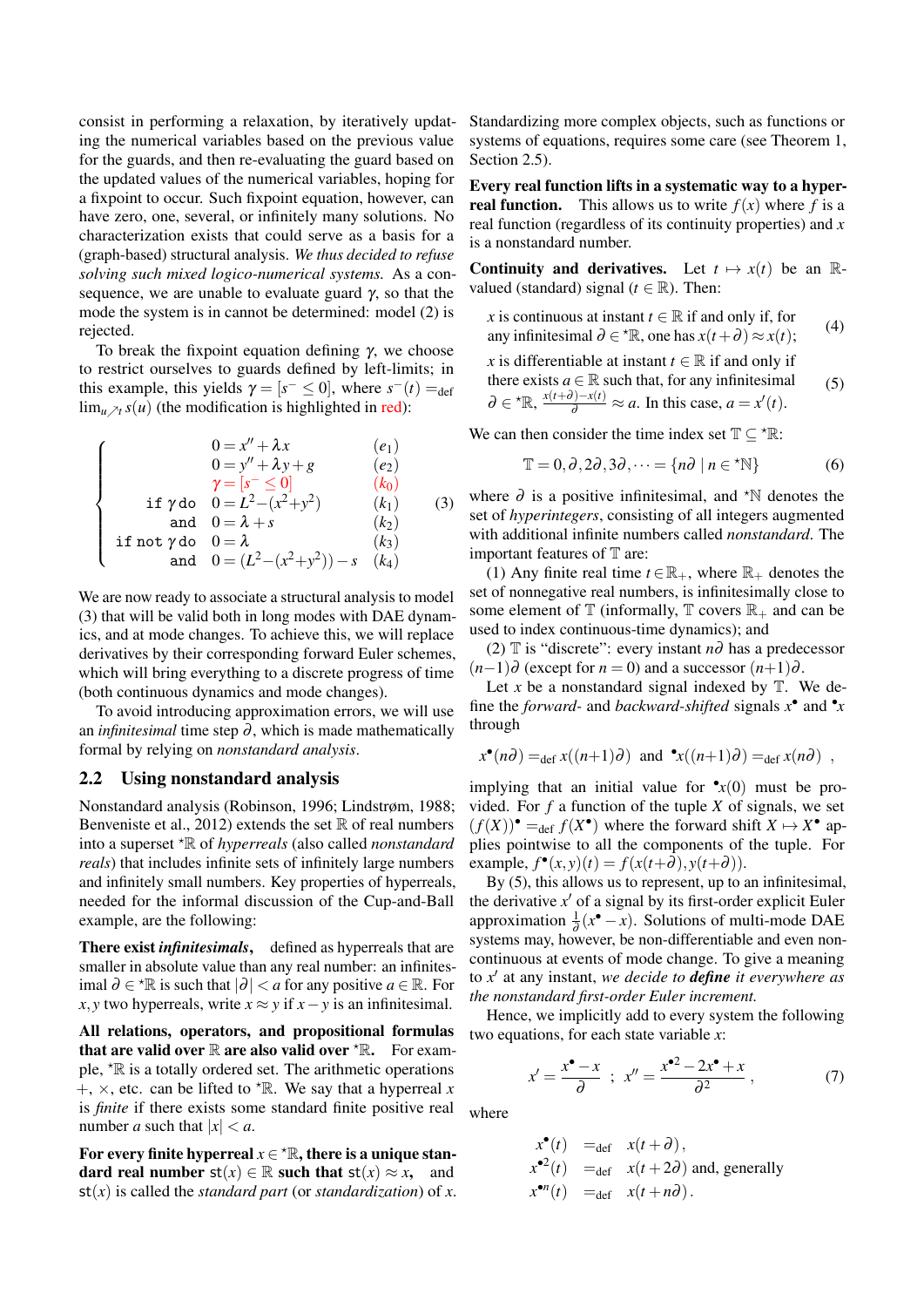Equation (7) means that the derivatives  $x', y', x'', y''$  are in- whose dependent variables are the leading variables at terpreted using the explicit first-order Euler scheme with instants  $t - 2\partial$  and  $t - \partial$ , namely  $x, y, ^{2}\lambda; x^{\bullet}, y^{\bullet}, \mathcal{A}$ : an *infinitesimal time step* ∂ . Note that (7) implies

$$
x'' = \frac{x'^{\bullet} - x'}{\partial} \tag{8}
$$

This yields the nonstandard expansion of the corrected model (3):

$$
\begin{cases}\n0 = x'' + \lambda x & (e_1) \\
0 = y'' + \lambda y + g & (e_2) \\
\gamma^{\bullet} = [s \le 0]; \gamma(0) = F & (k_0) \\
\text{if } \gamma \text{ do } 0 = L^2 - (x^2 + y^2) & (k_1) \\
\text{and } 0 = \lambda + s & (k_2) \\
\text{if not } \gamma \text{ do } 0 = \lambda & (k_3) \\
\text{and } 0 = (L^2 - (x^2 + y^2)) - s & (k_4)\n\end{cases}
$$

This model is understood in the nonstandard setting, meaning that the derivatives are expanded using (7). Therefore, the leading variables in all modes are  $\lambda$ ,  $s$ ,  $x^{\bullet 2}$ ,  $y^{\bullet 2}$ .

We are ready to concentrate on structural analysis and we will focus on the main difficulty with this Cup-and-Ball model, namely the mode change  $\gamma : F \rightarrow T$ , when the rope gets straight. The reader is referred to the companion paper (Benveniste et al., 2021) for omitted details.

#### 2.3 Structural analysis of mode change  $\gamma : F \rightarrow T$

Due to equation  $(k_1)$ , the mode  $\gamma = \tau$  (where the rope is straight) requires index reduction. We thus augment model (9) with the two latent equations shown in red:

$$
\begin{cases}\n0 = x'' + \lambda x & (e_1) \\
0 = y'' + \lambda y + g & (e_2) \\
\gamma^{\bullet} = [s \le 0]; \gamma(0) = F & (k_0) \\
\text{if } \gamma \text{ do } 0 = L^2 - (x^2 + y^2) & (k_1) \\
\text{and } 0 = L^2 - (x^2 + y^2)^{\bullet} & (k_1^{\bullet}) \\
\text{and } 0 = L^2 - (x^2 + y^2)^{\bullet 2} & (k_1^{\bullet 2}) \\
\text{and } 0 = \lambda + s & (k_2) \\
\text{if not } \gamma \text{ do } 0 = \lambda \\
\text{and } 0 = (L^2 - (x^2 + y^2)) - s & (k_4)\n\end{cases}
$$

Note that the two latent equations  $(k_1^{\bullet})$  and  $(k_1^{\bullet 2})$  were obtained by *shifting*  $(k_1)$  *forward*, not by differentiating it as usually performed—the two, however, are equivalent from the structural analysis standpoint, because of equalities (7).

To perform structural analysis at the considered mode change, we first unfold model (10) at the successive instants

$$
•^2t =_{def} t - 2\partial, \quad t =_{def} t - \partial, \quad \text{and} \quad t,
$$

where *t* denotes the current instant. In the following, equation  $(e_1)$  at the instant  $t - 2\partial$  (respectively,  $t - \partial$ ) will be denoted by  $({}^{\bullet 2}e_1)$  (resp.,  $({}^{\bullet}e_1)$ ).

In this unfolding, the two equations  $(k_1)$  and  $(k_1)$  are in structural conflict with selected equations from the previous two instants, shown in blue in the following subsystem,

$$
\begin{cases}\n0 = \frac{x - 2^* + 2^* + 2}{\partial^2} + 2\lambda^* + 2\lambda^* + 2\lambda^* + 2\lambda^* + 2\lambda^* + 2\lambda^* + 2\lambda^* + 2\lambda^* + 2\lambda^* + 2\lambda^* + 2\lambda^* + 2\lambda^* + 2\lambda^* + 2\lambda^* + 2\lambda^* + 2\lambda^* + 2\lambda^* + 2\lambda^* + 2\lambda^* + 2\lambda^* + 2\lambda^* + 2\lambda^* + 2\lambda^* + 2\lambda^* + 2\lambda^* + 2\lambda^* + 2\lambda^* + 2\lambda^* + 2\lambda^* + 2\lambda^* + 2\lambda^* + 2\lambda^* + 2\lambda^* + 2\lambda^* + 2\lambda^* + 2\lambda^* + 2\lambda^* + 2\lambda^* + 2\lambda^* + 2\lambda^* + 2\lambda^* + 2\lambda^* + 2\lambda^* + 2\lambda^* + 2\lambda^* + 2\lambda^* + 2\lambda^* + 2\lambda^* + 2\lambda^* + 2\lambda^* + 2\lambda^* + 2\lambda^* + 2\lambda^* + 2\lambda^* + 2\lambda^* + 2\lambda^* + 2\lambda^* + 2\lambda^* + 2\lambda^* + 2\lambda^* + 2\lambda^* + 2\lambda^* + 2\lambda^* + 2\lambda^* + 2\lambda^* + 2\lambda^* + 2\lambda^* + 2\lambda^* + 2\lambda^* + 2\lambda^* + 2\lambda^* + 2\lambda^* + 2\lambda^* + 2\lambda^* + 2\lambda^* + 2\lambda^* + 2\lambda^* + 2\lambda^* + 2\lambda^* + 2\lambda^* + 2\lambda^* + 2\lambda^* + 2\lambda^* + 2\lambda^* + 2\lambda^* + 2\lambda^* + 2\lambda^* + 2\lambda^* + 2\lambda^* + 2\lambda^* + 2\lambda^* + 2\lambda^* + 2\lambda^* + 2\lambda^* + 2\lambda^* + 2\lambda^* + 2\lambda^* + 2\lambda^* + 2\lambda^* + 2\lambda^* + 2\lambda^* + 2\lambda^* + 2\lambda^* + 2\lambda^* +
$$

This conflict can be detected from structural information only, using the Dulmage-Mendelsohn decomposition (Dulmage and Mendelsohn, 1958). We propose to resolve this conflict by applying the following causality principle:

Principle 1 (Causality) *What was done at the previous instant cannot be undone at the current instant.*

Applying Principle 1 leads to erasing, in model (10), equations  $(k_1)$  and  $(k_1^{\bullet})$  at the instant of mode change  $\gamma = F, \gamma = T$ . This yields the following system:

at 
$$
\begin{bmatrix} \mathbf{\hat{y}} = F \\ \mathbf{\hat{y}} = T \end{bmatrix}
$$
 :  $\begin{cases} 0 = x'' + \lambda x & (e_1) \\ 0 = y'' + \lambda y + g & (e_2) \\ 0 = L^2 - (x^2 + y^2) \mathbf{e}^2 & (k_1^2) \\ 0 = \lambda + s & (k_2) \end{cases}$  (11)

It uniquely determines all the leading variables from the state variables *x*, *y* and  $x^{\bullet}$ ,  $y^{\bullet}$ . In turn, equations  $(k_1)$  and  $(k_1^{\bullet})$ , which were erased from this model, are not satisfied.

At the next instant, i.e., when  $\mathbf{P}^2 \gamma = \mathbf{F}, \mathbf{P} \gamma = \mathbf{T}, \gamma = \mathbf{T}$ , the same argument is used. We thus erase, in model (10), the only equation  $(k_1)$  at the next instant. This yields the following system:

at 
$$
\begin{bmatrix} \bullet 2\gamma = \mathbf{F} \\ \bullet \gamma = \mathbf{T} \\ \gamma = \mathbf{T} \end{bmatrix} : \begin{cases} 0 = x'' + \lambda x & (e_1) \\ 0 = y'' + \lambda y + g & (e_2) \\ 0 = L^2 - (x^2 + y^2) & (k_1^{\bullet}) \\ 0 = L^2 - (x^2 + y^2)^{\bullet 2} & (k_1^{\bullet 2}) \\ 0 = \lambda + s & (k_2) \end{cases}
$$
 (12)

Note that  $(k_1^{\bullet})$  is a consistency equation that is satisfied by the state variables  $x^{\bullet}, y^{\bullet}$ . In turn, equation  $(k_1)$ , which was erased from this model, is not satisfied. At subsequent instants, equation erasure is no longer needed: the process amounted to *delaying by a few nonstandard instants the satisfaction of some of the constraints in the new mode*, which actually took zero standard time. This completes the nonstandard structural analysis of the mode change  $\gamma$ : F $\rightarrow$ T, i.e., when the rope gets straight.

#### 2.4 Impulse analysis at mode change  $\gamma : F \to T$

We now focus on identifying possible impulsive behaviors at this mode change. This is achieved by analyzing nonstandard systems (11) and (12) defining the values for restart. The intent is that the former will set the restart positions, whereas the latter will set the restart velocities.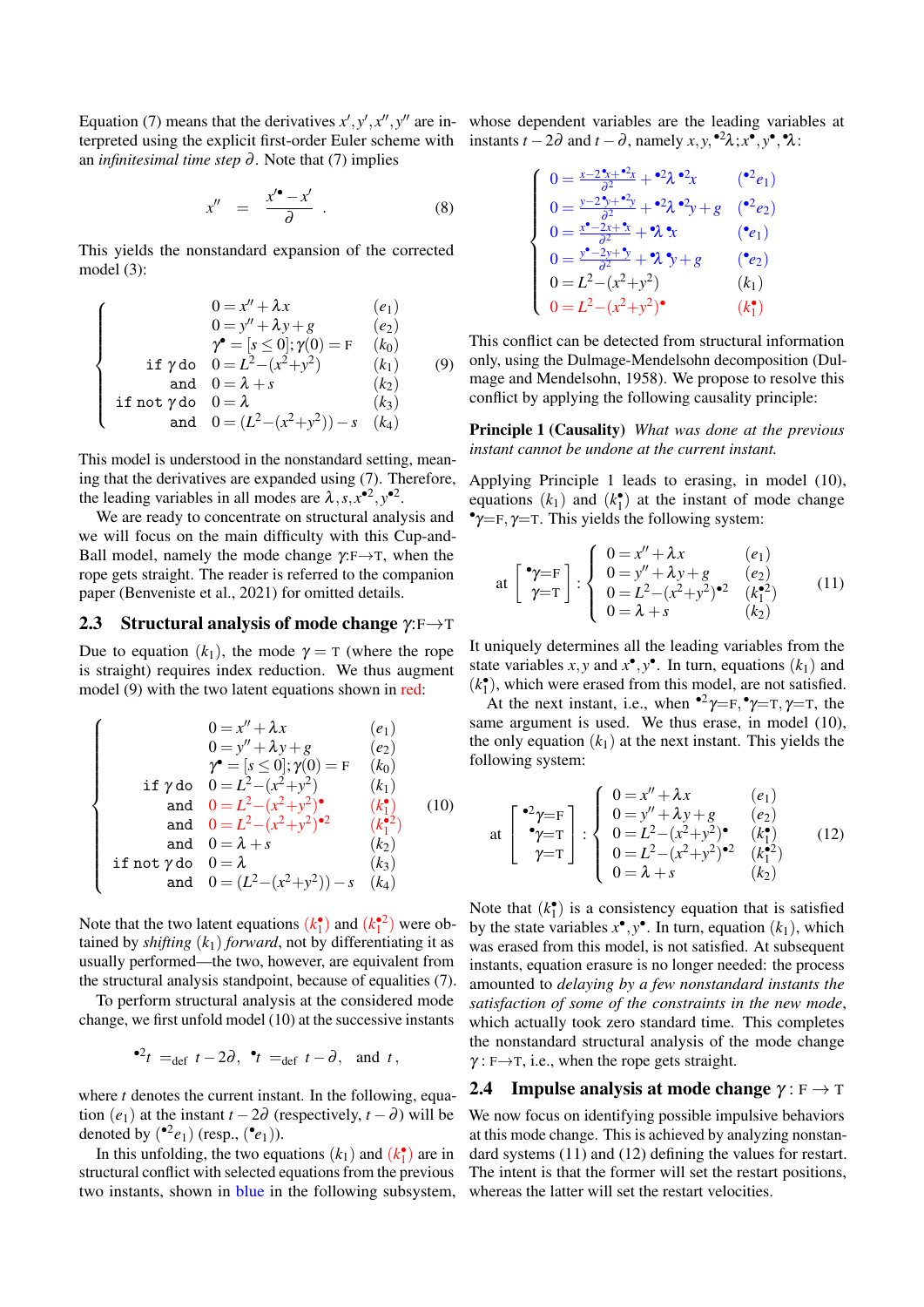Our impulse analysis not only identifies impulsive variables but also quantifies their order of magnitude, thanks to the following notion of impulse order:

#### Definition 1 (Impulse order and analysis)

- *1. Given a nonstandard system of equations E defining the values for restart, say that a dependent variable x* has impulse order  $\rho \in \mathbb{R}$  in *E*, *if the solution of system E is such that x*∂ −o *is provably a finite non-zero (standard) real number. Let* [[*x*]] *denote the impulse order of x. By convention, the constant* 0 *has impulse order* −∞*.*
- *2. Say that x is impulsive if*  $\llbracket x \rrbracket > 0$ *.*
- *3. The* impulse analysis *of a system of equations S is the system of constraints satisfied by the impulse orders of the dependent variables of S.*

Impulse analysis relies on the following generic assumption, which expresses that DAE within long modes must be reinitialized with finite values for the state variables:

Assumption 1 *State variables are not impulsive; that is, for any state variable v, one has*  $\llbracket v \rrbracket \leq 0$ .

As an example, if, in the new mode, a variable *x* is differentiated up to order *n*, then its  $(n-1)$ -th derivative is a state variable and thus subject to Assumption 1. Consequently, its *k*-th order derivatives for  $k = 0, \ldots, n-2$  are continuous at the considered mode change.

We are now ready to successively analyze System  $(11)$ and System (12).

**System** (11): The state variables are  $x, y, x', y'$ . By Assumption 1, we get the following prior information, which expresses that velocities are not impulsive:

$$
[[x^{\prime \bullet} - x^{\prime}]] \le 0 \quad ; \quad [[y^{\prime \bullet} - y^{\prime}]] \le 0 \quad . \tag{13}
$$

Conditions (13) imply that positions should be continuous. While performing our impulse analysis, we include equation (8) relating second derivatives and first derivatives. System (11) involves equation  $(e_1)$ :  $x'' + \lambda x = 0$ , which, by using (8), rewrites

$$
x'^{\bullet} - x' + \partial \lambda x = 0 \tag{14}
$$

By (13), equation (14) implies  $\|\lambda\| \leq 1$ . Exploiting all equations of System (11) yields the following information

$$
\llbracket \lambda \rrbracket = \llbracket s \rrbracket \le 1 \quad , \tag{15}
$$

whereas other dependent variables have impulse order zero. System (12) is handled similarly, with the same conclusion. In Section 3, we mechanize the impulse analysis for an arbitrary restart system. Prior to doing this, we now explain how this impulse analysis can be exploited for generating effective code for restart.

#### 2.5 Using impulse analysis in code generation

Code generation for restarts consists in standardizing nonstandard systems (11) and (12). See the introduction of Section 2.2 for the meaning of "standardization"; note, however, that standardizing systems of equations requires more care than standardizing numbers, due to impulsive behaviors and singularity issues that result.

We can exploit the impulse analysis through the following three different approaches. The method of Section 2.5.1 is mostly described for didactic purposes, as it requires the symbolic elimination of variables, which can be very costly or even impossible in nonlinear systems. In practice, the methods of Sections 2.5.2 and 2.5.3 shall be used; both of these sections briefly address this topic.

### 2.5.1 Eliminating impulsive variables

When this is practical, the simplest method from a conceptual point of view is to eliminate impulsive variables from the restart system, as they are of no use for restarting the new mode.

We still focus here on the standardization of the mode change  $\gamma : F \to T$ , i.e., when the rope gets straight. Our task is to standardize systems (11) and (12), by targeting discrete-time dynamics, for the two successive instants composing the restart phase. This will provide us with restart values for positions and velocities.

By (15), tensions  $\lambda$  and  $\lambda^{\bullet}$  are both candidates to be impulsive, hence so are *s* and  $s^{\bullet}$  by  $(k_2, k_2^{\bullet})$ . We eliminate the impulsive variables by ignoring  $(k_2, k_2)$ , combining  $(e_1)$  and  $(e_2)$  to eliminate  $\lambda$ , and  $(e_1^{\bullet})$  and  $(e_2^{\bullet})$  to eliminate λ • . This yields:

at 
$$
\begin{bmatrix} \mathbf{P} = F \\ \gamma = T \end{bmatrix}
$$
 :  $\begin{cases} 0 = y''x + gx - x''y \\ 0 = L^2 - (x^2 + y^2) \mathbf{P}^2 \end{cases}$  (16)  
 $\begin{bmatrix} \mathbf{P}^2 \gamma = F \\ 0 = y''x + gx - x''y \end{bmatrix}$ 

at 
$$
\begin{bmatrix} 7^{-1} \\ 2^{-1} \\ 2^{-1} \end{bmatrix}
$$
 :  $\begin{cases} 0 = L^2 - (x^2 + y^2) \\ 0 = L^2 - (x^2 + y^2)^{-2} \end{cases}$  (17)

In System (16), we expand second derivatives using (7), whereas, in System (17), we expand them using (8). Consequently, System (16) has dependent variables  $x^{\bullet 2}$ ,  $y^{\bullet 2}$ , whereas System (17) has dependent variables  $x^{\prime\bullet}$ ,  $y^{\prime\bullet}$ . We are now ready to standardize the two systems.

System (16) to define restart positions: We expand second derivatives using (7):

$$
\begin{cases}\n0 = (y^{\bullet 2} - 2y^{\bullet} + y)x - (x^{\bullet 2} - 2x^{\bullet} + x)y + \partial^2 gx \\
0 = L^2 - (x^2 + y^2)^{\bullet 2}\n\end{cases}
$$
\n(18)

Setting  $\partial = 0$  in System (18) yields a structurally regular system, so that we can invoke the following result, proved in (Benveniste et al., 2020):

Theorem 1 (standardizing systems of equations) *For*  $\mathbf{H}: \mathbb{R}^{n+1} \to \mathbb{R}^n$  *a*  $\mathscr{C}^1$  (standard) function, consider the *nonstandard system of equations*  $H(\partial, X) = 0$  *where X is a n-vector of variables. If system*  $\mathbf{H}(0,X) = 0$  *is structurally*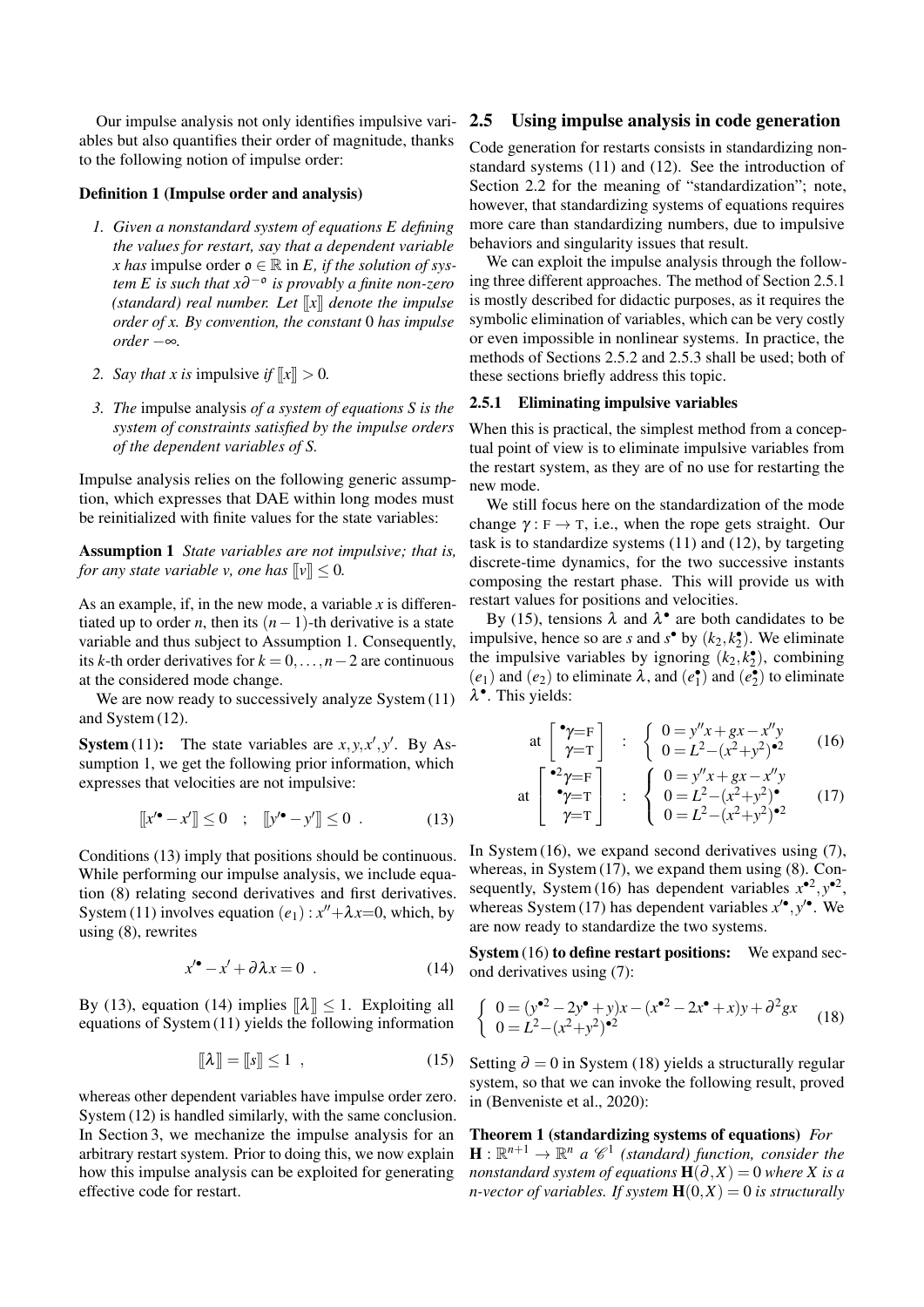*nonsingular, then setting*  $\partial = 0$  *in system*  $H(\partial, X) = 0$ *yields the correct standardization of it, meaning that the solution*  $x_*(\partial)$  *of*  $H(\partial, X) = 0$  *standardizes as the solution*  $x_* \text{ of } H(0,X) = 0.$ 

By this theorem, setting  $\partial = 0$  in System (18) yields the correct standardization of it:

$$
\begin{cases} 0 = (y^{\bullet 2} - 2y^{\bullet} + y)x - (x^{\bullet 2} - 2x^{\bullet} + x)y \\ 0 = L^2 - (x^2 + y^2)^{\bullet 2} \end{cases}
$$

Then, in the resulting system, we interpret *x* and  $x^{\bullet}$  as the left-limit  $x^-$  of state variable *x* in previous mode, and  $x^{\bullet 2}$ as the restart value  $x^+$  for the new mode. This yields

$$
\begin{cases}\n0 = (y^+ - y^-)x^- - (x^+ - x^-)y^- \\
0 = L^2 - (x^2 + y^2)^+\n\end{cases}
$$
\n(19)

which determines the restart values for positions. Note that the constraint that the rope is straight is satisfied. Furthermore, as  $0 = L^2 - (x^2 + y^2)^{-1}$  also holds (the rope is straight at the mode change),  $x^+ = x^-$ ,  $y^+ = y^-$  is the unique solution of (19): positions are continuous.

System (17) to define restart velocities: We expand second derivatives using (8):

$$
\begin{cases}\n0 = (y' \cdot - y')x - (x' \cdot - x')y + \partial.gx \\
0 = L^2 - (x^2 + y^2) \cdot \\
0 = L^2 - (x^2 + y^2)^{-2}\n\end{cases}
$$
\n(20)

By expanding  $x^{\bullet 2} = x^{\bullet} + \partial x'^{\bullet}$ , the right-hand side of the last equation rewrites

$$
L^{2}-(x^{2}+y^{2})^{\bullet 2} = L^{2}-(x^{2}+y^{2})^{\bullet}
$$
  
+  $2\partial (x^{\bullet}x'^{\bullet}+y^{\bullet}y'^{\bullet})$   
+  $\partial^{2} ((x'^{\bullet})^{2}+(y'^{\bullet})^{2})$   
= 0 (using (20))  
+  $2\partial (x^{\bullet}x'^{\bullet}+y^{\bullet}y'^{\bullet})$   
+  $O(\partial^{2})$  (21)

Using this expansion of  $L^2 - (x^2 + y^2)$ <sup>•2</sup>, setting  $\partial = 0$  in (20) yields

$$
\begin{cases}\n0 = (y'^{\bullet} - y')x - (x'^{\bullet} - x')y \\
0 = x^{\bullet}x'^{\bullet} + y^{\bullet}y'^{\bullet}\n\end{cases}
$$
\n(22)

where the dependent variables are now  $x^{\prime\bullet}$ ,  $y^{\prime\bullet}$ , whereas other variables are state variables whose values are determined by previous time steps. Note that System (22) is structurally regular, so that we can invoke Theorem 1, showing that System (22) is the correct standardization of System (20). We are now ready to get effective code for the restart. In System (22), we perform the following substitutions, where superscripts  $-$  and  $+$  denote left- and right-limits, and the continuity of positions is used:

$$
x = x^-
$$
;  $x^{\bullet} = x^+$  and  $x' = x'^{-}$ ;  $x'^{+} = x'^{\bullet}$  (23)

and similarly for *y*. This finally yields

$$
\begin{cases}\n0 = (y'^+ - y'^-)x^- - (x'^+ - x'^-)y^- \\
0 = x^+x'^+ + y^+y'^+\n\end{cases}
$$
\n(24)

System (24) determines  $x'^{+}$  and  $y'^{+}$ , which are the velocities for restart. The second equation guarantees that the velocity will be tangent to the constraint. With (19) and (24), we determine the restart conditions for positions and velocities. Invariants from the physics are satisfied.

This is a satisfactory solution when the elimination of impulsive variables is practical. In our example, they entered linearly in the restart system, so that elimination was straightforward. When this is not the case, elimination becomes costly or even impossible. Moreover, generalizing and mechanizing this elimination process appears to be a very difficult task. We thus need to look for alternatives for computing the velocities for restart.

#### 2.5.2 Rescaling impulsive variables

Focus again on System (12). Impulse analysis told us that  $\lambda$ ,*s* both have impulse order  $\leq 1$ . We thus rescale them accordingly:

$$
\widehat{\lambda} =_{\text{def}} \partial^1 \times \lambda \quad \text{and} \quad \widehat{s} =_{\text{def}} \partial^1 \times s \tag{25}
$$

Using this rescaling together with expansion (8), System (12) rewrites

$$
\begin{cases}\n0 = x'^{\bullet} - x' + \hat{\lambda}x & (e_1) \\
0 = y'^{\bullet} - y' + \hat{\lambda}y + \partial g & (e_2) \\
0 = L^2 - (x^2 + y^2)^{\bullet} & (k_1^{\bullet}) \\
0 = L^2 - (x^2 + y^2)^{\bullet 2} & (k_1^{\bullet 2}) \\
0 = \hat{\lambda} + \hat{s} & (k_2)\n\end{cases}
$$
\n(26)

In System (26),  $(k_1^{\bullet})$  is a consistency equation satisfied as a result of performing System (11) at the previous instant. We can also discard equation  $(k_2)$ , which only serves to determine the auxiliary variable *s*. Thus, we are left with the sub-system collecting equations  $(e_1)$ ,  $(e_2)$ ,  $(k_1^{2})$ . We can again expand the right-hand side of  $(k_1^2)$  by using (21). In the resulting system, we can safely set  $\partial \leftarrow 0$  since it yields the following structurally regular system:

$$
\begin{cases}\n0 = x'^{+} - x'^{-} + \hat{\lambda}x^{-} & (e_1) \\
0 = y'^{+} - y'^{-} + \hat{\lambda}y^{-} & (e_2) \\
0 = 0 = x^{+}x'^{+} + y^{+}y'^{+} & (k_1^{*2})\n\end{cases}
$$
\n(27)

System 27 determines  $x'^{+} = x'^{\bullet}, y'^{+} = x'^{\bullet}$ , and the rescaled impulsive tension  $\lambda$ , as functions of state variables  $x$ <sup>'</sup>,  $y$ <sup>'</sup>,  $x$ ,  $y$ , which were identified with the left-limits of velocities and positions at previous mode. Note that eliminating the rescaled tension  $\hat{\lambda}$  from System (27) yields System (24).

Rescaling impulsive variables is simpler than eliminating them. This method is also promising in terms of designing and implementing algorithms for its mechanization, as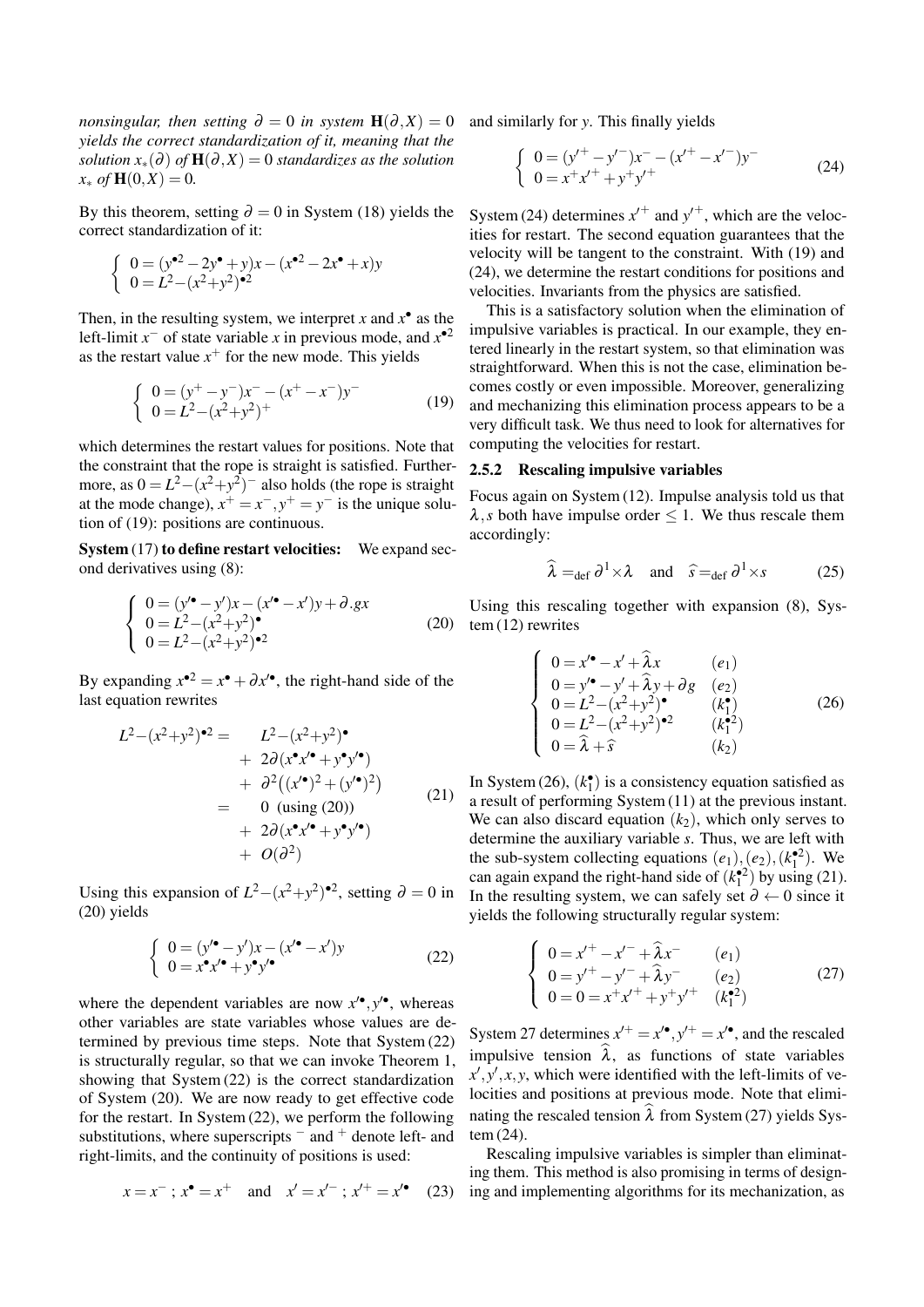the computation of the impulse orders amounts to finding a minimal solution to a system of linear unilateral constraints. Unfortunately, it does not work in full generality since impulse orders can be infinite, as the following example shows:

$$
x = \exp(y/\partial),
$$

where *y* is known to have impulse order zero. Indeed, the impulse order of  $(y/d)^n$  is *n*. Since the exponential expands as a power series of infinite support, we deduce that the impulse order of  $exp(y/\partial)$  is the maximum of all impulse orders of  $(y/\partial)^n$ , hence it is infinite. Thus, impulsive variable *x* cannot be rescaled.

The last method addresses such cases, at the price of a possibly poor numerical conditioning.

#### 2.5.3 Bruteforce solving of the restart system

When none of the above methods apply, it is still possible to solve system (26) with  $\partial = \delta$  (a small positive time step) for the original variables  $\lambda$  and *s*, without rescaling them.

Then, it is proved in (Benveniste et al., 2020), see also (Benveniste et al., 2021) that *solving these systems for their dependent variables and then discarding the values found for the impulsive variables yields a converging approximation for the states and velocities at restart*. Moreover, first numerical experiments on toy examples showed no issue as long as the time step  $\delta$  was kept reasonably high. Of course, without rescaling, the numerical conditioning is likely to be less favorable, so that rescaling is recommended when impulse orders are finite. Works are in progress for the implementation of this method, coupled with the rescaling of impulsive variables of finite order.

#### 2.6 Handling transient modes: elastic impact

Our reasoning so far produces a behavior in which the two modes (free motion and straight rope) gently alternate; the system always stays in one mode for some positive period of time before switching to the other mode.

*This indeed amounts to assuming that the impact is totally inelastic at mode change, an assumption that was not explicit at all in* (9)*.* So, what happened? In fact, *the straight rope mode was implicitly assumed to last for at least three nonstandard successive instants, since we allowed ourselves to shift* (*k*1) *forward twice*.

Now, let us instead assume elastic impact, represented by the cascade of mode changes  $\gamma : F \to T \to F$ , reflecting that the straight rope mode is *transient* (it is left immediately after being reached).

We address transient modes in (Benveniste et al., 2020). see also (Benveniste et al., 2021). We show that a structural analysis for elastic impact can still be proposed, by suitably adapting the notion of *differentiation array* proposed by Campbell and Gear (Campbell and Gear, 1995). The so obtained structural analysis proves that our original model (1) for the Cup-and-Ball is underspecified at mode change  $\gamma : F \to T$ , when the rope gets straight. This underdetermination implies that the model is ill-defined, as it admits an infinite number of solutions. Completing it by adding an

impact law, which makes sense from a physicist's point of view, is also appropriate from the point of view of our structural analysis.

One possible choice is to complete the model with an elastic impact law. This indeed corrects the restart system at  $\gamma = \tau$  in the cascade of mode changes  $\gamma : F \to T \to F$ , yielding

$$
\begin{cases}\n0 = x'' + \lambda x & (e_1) \\
0 = y'' + \lambda y + g & (e_2) \\
0 = y'^{\bullet} + (1 - \alpha)y' & (\tau_1) \\
0 = L^2 - (x^2 + y^2) & (k_1) \\
0 = \lambda + s & (k_2)\n\end{cases}
$$
\n(28)

where  $0 < \alpha < 1$  is a damping factor. We proceed again with the structural analysis. Variables *x*, *y* are the states, so that their values are set by the previous instants. Current equation  $(k_1)$  creates a conflict with the past. Hence, we discard it from System (28), which leaves us with the following system:

$$
\begin{cases}\n0 = x'' + \lambda x & (e_1) \\
0 = y'' + \lambda y + g & (e_2) \\
0 = y'^* + (1 - \alpha)y' & (\tau_1) \\
0 = \lambda + s & (k_2)\n\end{cases}
$$
\n(29)

Model (29) is structurally nonsingular, recalling that y'' and *y* 0• can be interchanged for the structural analysis. This refined model is therefore accepted by the structural analysis.

The impulse analysis proceeds as for the previous case of inelastic impact and effective code for restart can be generated.

Note that any impact law could be used instead of the one added in System (28), as long as it ensures uniqueness of the solution for a fixed state before the impact.

In (Benveniste et al., 2021), we also discuss the consequences, for modeling languages such as Modelica, of the need for stating as a side specification whether a mode is transient or not.

### 3 General Impulse Analysis

In this section, we explain how the reasoning used for the Cup-and-Ball example can be mechanized as a compilation stage following multimode structural analysis. Prior to developing this, we provide a simplified overview of said multimode structural analysis.

#### 3.1 Overview of multimode structural analysis

We consider multimode DAE systems possessing *long modes* (having DAE-based dynamics for a positive duration) alternating with finite cascades of *transient modes* (having a zero duration, such as the straight rope mode in the Cup-and-Ball model with elastic impact).

We assume that the information regarding the type of a mode (long vs. transient) is known by the compiler—the two different Modelica primitives if and when should be used to declare long and transient modes, respectively.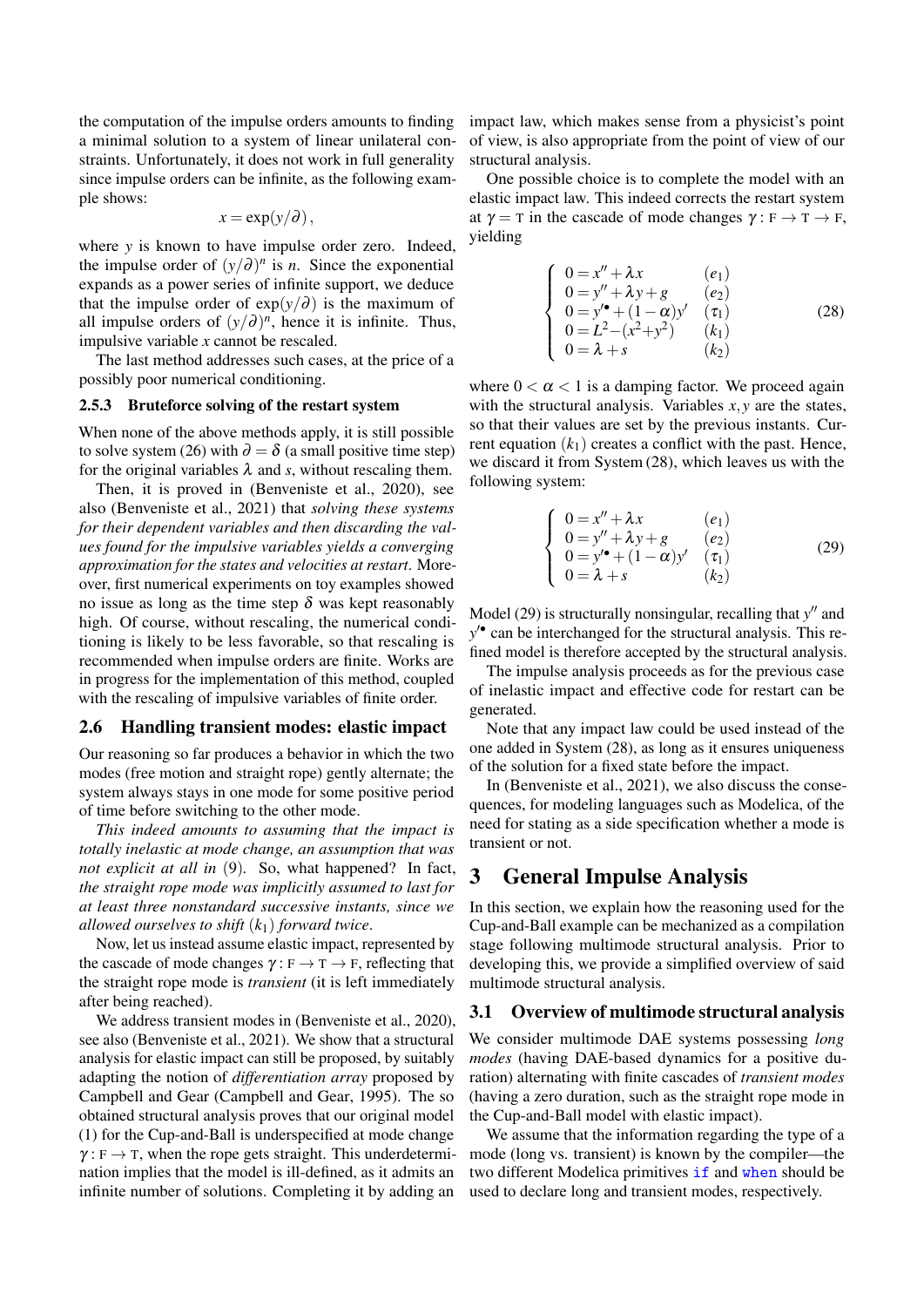In addition, we require that the current mode is defined by the left-limits of some predicates, see the reasoning leading to the corrected model (9) for the Cup-and-Ball.

#### For such models, the structural analysis proceeds according to the following steps:

- 1. The multimode model is mapped to its nonstandard expansion by using a first-order explicit Euler expansion for derivatives, with infinitesimal time step  $\partial$ , and mapping left-limits to values at the previous instant. In particular, the mode at each nonstandard instant is known at the end of the previous instant.
- 2. The structural analysis for each specific mode is performed, depending on its long/transient type:
	- If the mode is long, then classical structural analysis applies: by, e.g., using Pryce's  $\Sigma$ method (Pryce, 2001), latent equations are added for the DAE system associated to each long mode;
	- Alternatively, if the mode is transient, a structural analysis of the *difference array* associated to the considered cascade of transient modes is performed.
- 3. Having done this, given the mode at the current instant:
	- If no mode change occurs, then the (classical) mode-specific structural analysis applies;
	- Otherwise, the conflict that may possibly exist between consistency equations of the current mode and leading equations of the previous mode is analyzed, using the Dulmage-Mendelsohn decomposition; conflicting subsystems are identified and the equations from the current instant that cause conflicts are erased.

Implementing the multimode structural analysis in the above described form would be very inefficient. Fortunately, (Caillaud et al., 2020) proposed a very efficient algorithm for handling all the long modes simultaneously without enumerating them, and extended the Σ-method in this "all-modes-at-once" framework. A similar extension of the Dulmage-Mendelsohn decomposition is being implemented.

#### 3.2 General Rules of Impulse Analysis

#### 3.2.1 Problem setting

Restart systems of equations, as resulting from the structural analysis at mode changes, are nonstandard systems of equations of the following generic form:

expand 
$$
X'
$$
 as  $\frac{X^{\bullet} - X}{\partial}$  in  $0 = \mathbf{H}(X', X^{\bullet}, V, X)$  (30)

where *V* collects the algebraic variables, *X* collects the state variables, and  $\frac{X^{\bullet}-X}{\lambda}$  $\frac{d-x}{d}$  is the nonstandard semantics

of  $X'$ .  $\mathbf{H}(\cdot,\cdot,\cdot,\cdot)$ , seen as a vector function in its dotted arguments, is by itself standard, since the equations of system  $0 = H$  are obtained by shifting or differentiating equations specified by the user. The reason for (30) being nonstandard is indeed twofold:

- 1. Since  $X^{\bullet}$  is involved, the infinitesimal ∂ occurs in time; and
- 2. Since  $X'$  is involved, the infinitesimal  $\partial$  occurs both in time and *space*, due to the expansion  $X' \leftarrow \frac{X^* - X}{\lambda}$  $\frac{X-\bar{X}}{\partial}$ .

The occurrence of  $\partial$  in time is not an issue: shifted state variables will correspond to restart values for states, whereas non-shifted ones correspond to values prior to the change. In contrast, the occurrence of  $\partial$  in space is the root cause of possible impulsive behaviors. Identifying them is the subject of impulse analysis.

#### 3.2.2 The rules of impulse analysis

We now develop the *impulse analysis* introduced in Definition 1. This analysis is useful as a postprocessing of structural analysis, prior to generating effective code for restarts. Note that Assumption 1 is still enforced in what follows.

Figures 2 and 3 display the rules defining the translation of a system of equations of the form (30) into its impulse analysis, for the restricted class where only rational expressions are involved.

Figure 2 describes the syntax of a mini-language specifying such systems of equations. The left column of Figure 3 gives the rules for mapping expressions to their corresponding impulse orders. The reason for the inequality in (R6) is that in the sum  $e_1+e_2$ , the dominant terms in the expansion of *e<sup>i</sup>* as a series over ∂ may cancel each other. For an example of this, see equation  $(e_2)$  in System (12): rewriting this equation as  $-g = y'' + \lambda y$ , we see a case of strict inequality for (R6) since gravity *g* has order zero, whereas it is equal to the difference of two terms of order one.

We will use Rule (R6) in the following way, thereby reinforcing it. Consider an equation

$$
e: z = x + y.
$$

We can rewrite  $e$  in the following equivalent ways:  $0 =$  $x + y - z$ ,  $x = z - y$ , or  $y = z - x$ . To each of them we apply the max rule. This yields the following system of constraints, called the *impulse analysis of equation e*:

$$
\begin{cases}\n[[z]] \le \max\{[[x]], [[y]]\} \\
[[0]] \le \max\{[[x]], [[y]], [[z]]\} \\
[[x]] \le \max\{[[z]], [[y]]\}\n[[y]] \le \max\{[[x], [[z]]\}\n\end{cases} \tag{31}
$$

Note that the constraint  $[0] \leq \dots$  is vacuously satisfied since  $[0] = -\infty$ . Then, among the three nontrivial inequalities of (31), at least two of them must be saturated. We will use impulse analysis  $(31)$  for handling sums of terms. This reinforcement of the max rule is formalized by Rule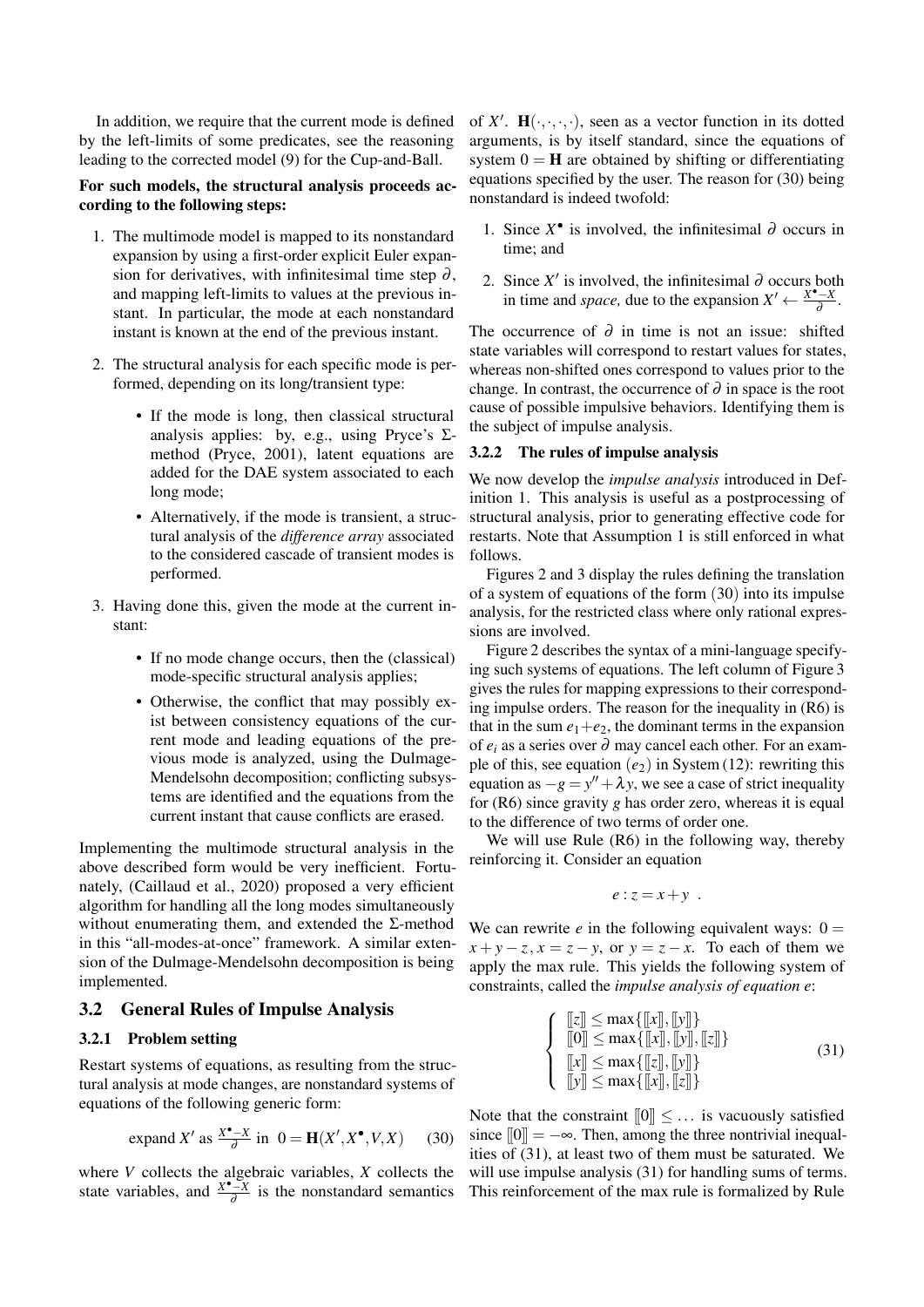$e$  ::= 0 | *c* |  $\partial$  | *x* |  $e^c$  |  $e + e$  |  $e \times e$  $E$  ::=  $e = e \mid E$  and *E* 

**Figure 2.** Syntax: *E* is a system of one or several equations  $e = e$ . An expression *e* is 0, a nonzero (standard) real constant *c*, the infinitesimal  $\partial$ , a variable *x*, the monomial  $e^c$ , a sum, or a product.

 $\llbracket 0 \rrbracket = -\infty$  $[|c|] = 0$ (R3)  $\[\vec{\theta}\] = -1$  $[$ **(R4)**  $[$  $[e^c$  $]$  =  $c$  $[$  $e$  $]$  $\left\|e^c\right\| = c\left\|e\right\|$ (R5)  $[[e_1 \times e_2]] = [[e_1]] + [[e_2]]$ (R6)  $[|e_1 + e_2|] < \max\{||e_1||, ||e_2||\}$  $E \vdash e = e'$  $\overline{[E] \vdash [e] } = [e']$  (R7)  $E \vdash x = y + e$  or  $E \vdash 0 = y - x + e$  $\begin{cases}$  and  $E \nvDash y = x - e$  $E \vdash E$  and  $y = x - e$ (R8)

**Figure 3.** Rules: The left column displays the impulse order of the primitive expressions. Rule (R7) indicates that  $\llbracket e \rrbracket = \llbracket e' \rrbracket$  is an equation of the impulse analysis [E]] if  $e = e'$  is an equation of E; rule (R8) indicates that, if E involves the equation  $x = y + e$  but not the equation  $y = x - e$ , then we augment *E* with the latter, i.e., we saturate *E* with the rule  $x = y + e \implies y = x - e$ .

(R8) of Figure 3, which mechanizes the association, to any equation, of its different rewritings.

Using the rules of Figures 2 and 3 in the numerical expressions, we map any system of rational equations of the form (30) into a system of constraints over impulse orders.

To cover functions beyond polynomials, we need to extend R∪{−∞} with +∞. In this extension, we take the convention that  $-\infty + \infty = -\infty$ , justified by both Rules (R1,R5) and the equality  $0 \times x = 0$  for any nonstandard *x*. For functions  $f(x) = \sum_{k=0}^{\infty} a_k x^k$  that can be represented as absolutely converging power series, we then get

$$
[[f(x)]] = [[\sum_{k=0}^{\infty} a_k x^k]] = [[x]].sup(A) , \qquad (32)
$$

where  $A = \{k \mid a_k \neq 0\}$  is the support of the series and sup(A) is the supremum of set *A*. In particular, if  $\llbracket x \rrbracket > 0$  and if the support of the series is infinite, we get  $[|f(x)|] = +\infty$ .

#### 3.2.3 Particularizing the impulse analysis to systems of equations for restarts

So far, Rules (R1)–(R8) of the impulse analysis apply to any system of nonstandard equations. Here we particularize the impulse analysis to systems of equations of the form (30), where the only reason for  $\partial$  to occur is the expansion of derivatives using the Euler scheme:

$$
0 = \mathbf{H}\left(\frac{X^{\bullet} - X}{\partial}, X^{\bullet}, V, X\right)
$$

The dependent variables are  $X^{\bullet}, V$ . It will be convenient to introduce the auxiliary variables

$$
U =_{\text{def}} X^{\bullet} - X,
$$

so that the systems we consider take the following form, where  $X^{\bullet}, V, U$  are the dependent variables:

$$
\begin{cases}\n0 &= \mathbf{H}(\frac{U}{\partial}, X^{\bullet}, V, X) \\
U &= X^{\bullet} - X\n\end{cases}
$$
\n(33)

The following condition for System (33) can be assumed, based on physical considerations (restart values for an ODE or a DAE cannot be impulsive):

Assumption 2 *Since X is a state, both X (a known value) and X*• *must be finite.*

First, the impulse orders  $[[X]]$  are all known, from previous nonstandard instants. Next, from Assumption 2 we deduce the inequalities:

$$
[[X^{\bullet}]] \le 0 \quad \text{and} \quad [[U]] \le 0. \tag{34}
$$

The impulse orders [[*V*]] are a priori unknown. We have, however, more prior information, thanks to the structural analysis. From the structural analysis at the considered mode change, we know which consistency equations of the new mode were conflicting with the dynamics of previous mode. Formally, call *G*=0 the subsystem collecting all the equations that were erased while solving this conflict—for the Cup-and-Ball model (10), at the instant of mode change <sup>•</sup>γ=F, γ=T, *G* collects the bodies of the two violated consistency constraints  $(k_1)$  and  $(k_1^{\bullet})$ .

As a result,  $G=0$  no longer holds at the considered mode change, and thus, *G* defines a tuple *R* of variables (one per entry of *G*) called *residuals*, by setting

$$
R = G,\t\t(35)
$$

which are all finite and nonzero. An example of residual in the Cup-and-Ball is  $r = L - (x^2 + y^2)$ , which is both finite and nonzero at mode change  $\gamma = F$ ,  $\gamma = T$ . The residuals are found by the structural analysis.

Finally, the system of equations that we need to solve collects all the above items, namely:

$$
\begin{cases}\n0 &= \mathbf{H}(\frac{U}{\partial}, X^{\bullet}, V, X) \\
U &= X^{\bullet} - X \\
R &= G\n\end{cases}
$$
\n(36)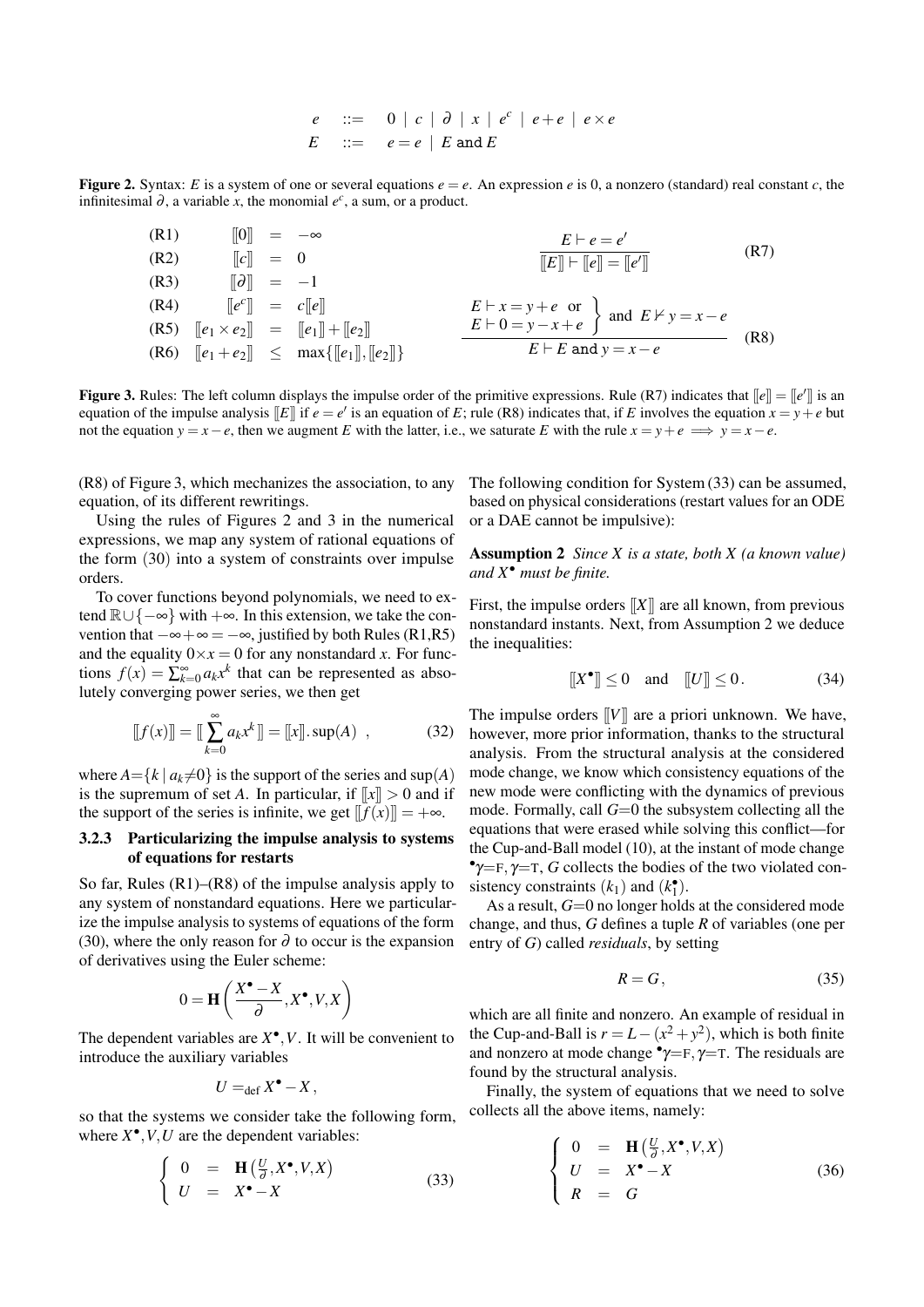with dependent variables  $X^{\bullet}, V, U, R$ , and the following prior information on impulse orders is known:

$$
\left[\frac{1}{\partial}\right] = 1; \left[\!\left[X^{\bullet}\right]\!\right] \le 0; \left[\!\left[U\right]\!\right] \le 0; \left[\!\left[R\right]\!\right] = 0. \tag{37}
$$

System (36) is then mapped to its impulse analysis by using Rules (R1–R8) of Figures 2 and 3. A suitable constraint solver is then used to solve the resulting set of constraints on impulse orders, by using side information (37). The choice of an appropriate constraint solver remains to be done.

## 4 Conclusion

The correct handling of truly multimode Modelica models (in which index and structure may vary with the mode) requires significant add-ons to the existing structural analyses. In the companion paper (Benveniste et al., 2021), we introduce, by means of two small but representative examples, a truly multimode structural analysis that applies both in modes and at mode changes. One important difficulty is the correct handling of impulsive behaviors for some variables.

In this paper, we introduced the *impulse analysis* of multimode DAE systems, a complement to multimode structural analysis for Modelica models. Impulse analysis is performed at compile time, prior to generating simulation code. It allows to identify impulsive variables, along with the mode changes at which impulsive behavior occurs. When impulsive behaviors occur in a model, then the conditions for restart at the impulsive mode change are generally known implicitly, not explicitly. Generating simulation code for restarts can thus be problematic. Using our approach based on impulse analysis, impulsive variables can be properly rescaled, so that correct explicit code for restarts can be generated.

In this paper, we did not consider the computational cost of performing true multimode structural analysis at compile time: unfortunately, the number of modes tends to be roughly exponential in the size of the model, and the *a priori* number of mode changes is at least proportional to the square of the number of modes. This is a limitation of a model representation in which one characterizes the subset of equations and variables active in any given mode.

A possible way of alleviating this issue is by shifting to a dual representation, that provides predicates characterizing the set of modes in which each equation and each variable is active. In practice, not only does this approach lead to a much more compact representation, but it also allows for the design of efficient structural analysis methods for multimode DAE systems, working in an 'all-modes-atonce' fashion. Such a method was implemented in the IsamDAE tool, and first results are reported in (Caillaud et al., 2020). The examples coming with this tool already include thermodynamical, electrical and pneumatic models. Although only the structural analysis of long modes is currently performed, the implementation of the structural analysis of mode changes is in progress.

#### Acknowledgements

The authors are indebted to several colleagues and friends for valuable discussions: Hilding Elmqvist and Martin Otter, John Pryce, and Vincent Acary. Khalil Ghorbal contributed to the first version of this approach.

This work was supported by the FUI ModeliScale DOS0066450/00 French national grant (2018-2021) and the Inria IPL ModeliScale large scale initiative (2017-2021, <https://team.inria.fr/modeliscale/>).

### References

- Vincent Acary and Bernard Brogliato. *Numerical Methods for Nonsmooth Dynamical Systems. Applications in Mechanics and Electronics*, volume 35 of *Lecture Notes in Applied and Computational Mechanics*. Springer-Verlag, 2008. ISBN 978-90-481-9680-7.
- Albert Benveniste, Timothy Bourke, Benoît Caillaud, and Marc Pouzet. Nonstandard semantics of hybrid systems modelers. *J. Comput. Syst. Sci.*, 78(3):877–910, 2012.
- Albert Benveniste, Benoît Caillaud, Hilding Elmqvist, Khalil Ghorbal, Martin Otter, and Marc Pouzet. Multi-mode DAE models - challenges, theory and implementation. In Bernhard Steffen and Gerhard J. Woeginger, editors, *Computing and Software Science - State of the Art and Perspectives*, volume 10000 of *Lecture Notes in Computer Science*, pages 283–310. Springer, 2019. ISBN 978-3-319-91907-2. doi[:10.1007/978-](https://doi.org/10.1007/978-3-319-91908-9_16) [3-319-91908-9\\_16.](https://doi.org/10.1007/978-3-319-91908-9_16)
- Albert Benveniste, Benoít Caillaud, and Mathias Malandain. The mathematical foundations of physical systems modeling languages. *Annual Reviews in Control*, 50:72–118, 2020. ISSN 1367-5788. doi[:10.1016/j.arcontrol.2020.08.001.](https://doi.org/10.1016/j.arcontrol.2020.08.001)
- Albert Benveniste, Benoît Caillaud, and Mathias Malandain. Handling Multimode Models and Mode Changes in Modelica. In *Proceedings of the 14th International Modelica Conference*. Linköping University Electronic Press, September 2021.
- Benoît Caillaud, Mathias Malandain, and Joan Thibault. Implicit structural analysis of multimode DAE systems. In *23rd ACM International Conference on Hybrid Systems: Computation and Control (HSCC 2020)*, Sydney, Australia, April 2020. doi[:10.1145/3365365.3382201.](https://doi.org/10.1145/3365365.3382201)
- Stephen L. Campbell and C. William Gear. The index of general nonlinear DAEs. *Numer. Math.*, 72:173–196, 1995.
- Francesco Casella. Simulation of Large-Scale Models in Modelica: State of the Art and Future Perspectives. In Hilding Elmqvist and Peter Fritzson, editors, *Proc. of the Int. Modelica Conference*, Versailles, France, September 2015. Modelica Association.
- François Cellier and Ernesto Kofman. *Continuous System Simulation*. Springer, 2006. ISBN 9780387261027.
- Nigel Cutland. *Nonstandard analysis and its applications*. Cambridge Univ. Press, 1988.
- Andrew L. Dulmage and Nathan S. Mendelsohn. Coverings of bipartite graphs. *Canadian Journal of Mathematics*, 10: 517–534, 1958. doi[:10.4153/CJM-1958-052-0.](https://doi.org/10.4153/CJM-1958-052-0)